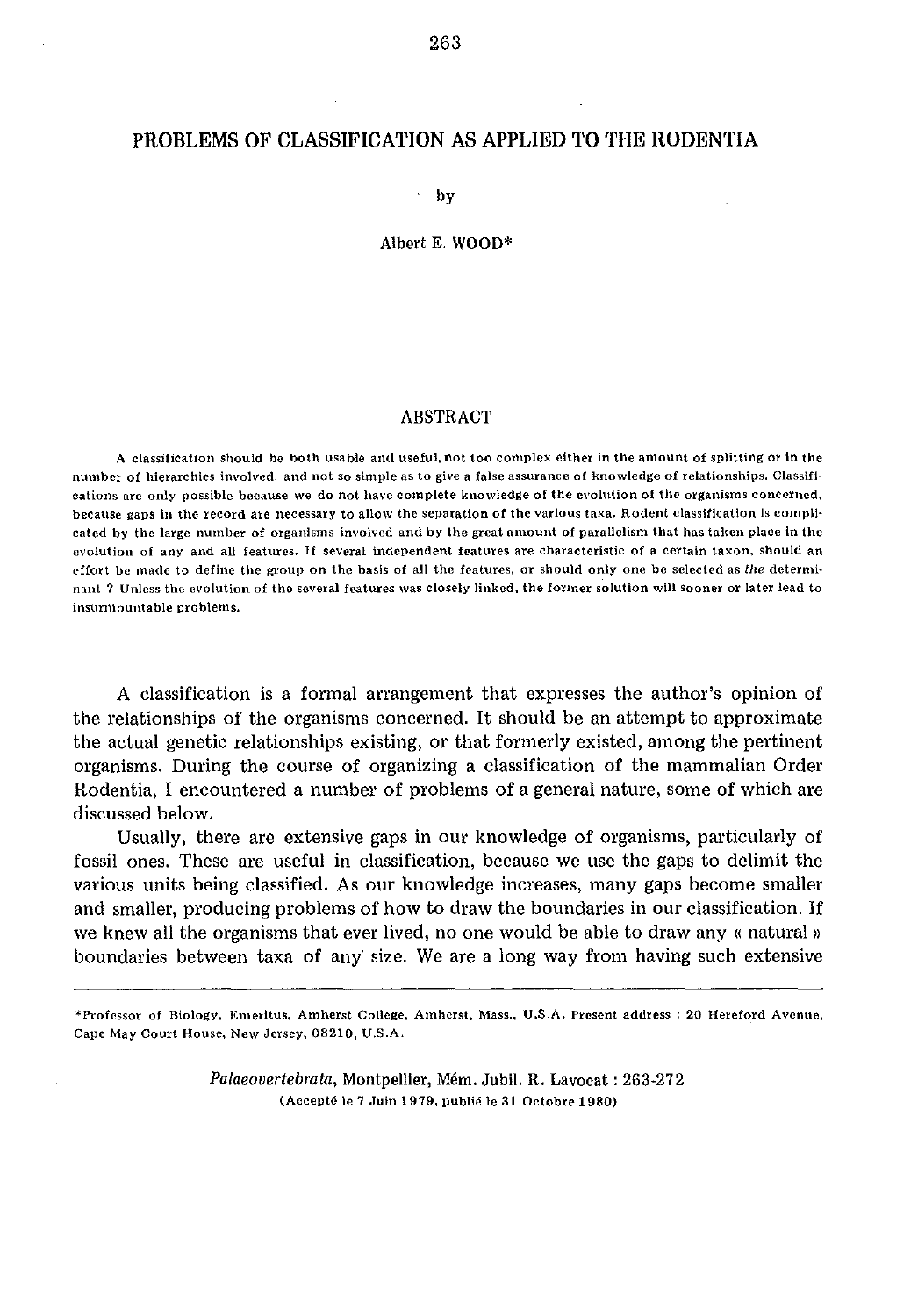knowledge, but occasionally we approach such a state in limited areas, and these occurrences result in marked disagreements as to how to classify the organisms concerned.

With complete knowledge, the only way to separate taxa of organisms would be by placing all those that were buried before a certain instant of time in one taxon, and those buried later in another. This not only might result in separating parents from offspring, or siblings from each other, but might even separate growth stages of the various parts of a single individual. However, this is still only a theoretical and not a practical problem.

There is no way, so far as I am aware, to prepare a meaningful classification that does not include a very large subjective element  $-$  the feeling as to the weight to be given various characters and as to the relationships of the organisms on the part of the person who is preparing the classification. How close these subjective results come to expressing the actual genetic relationship that once occurred among the organisms concerned depends, among other things, on the ability, knowledge and general awareness of the person preparing the classification, as well as on the state of knowledge of the organisms, both fossil and Recent, of their morphology, ontogeny, physiology, ecology, *et al.*, that is available at the time of the preparation of the classification.

There have been attempts to reduce the amount of this subjectivity by mathematical means, but, since there is no non-subjective method of defining a unit character, these methods offer only a pseudo·accuracy that does not really exist. A mathematical approach would increase the reliability of the classification only if we knew which genes were producing each and every recognizable character, and if the organisms were then classified on the basis of the sum total of their genes. Whether such a classification would be more or less useful than one based on the Linnaean method is unknown.

Two important aspects of a classification are (or should be) that it is both usable and useful. A classification should include all the levels of the hierarchy that are meaningful in the frame of reference of the proposed classification, but there is no reason to include intermediate levels that serve no useful purpose. There is a current fad to establish a new taxonomic level at every point in the history of life where a split occurred *(e.g.,* McKenna, 1975). From the point of view of pure logic, this *may* make sense. From the point of view of preparing a useful classification, it most certainly does not. If we had a complete set of historical data, I think that we might well find that there had been many thousand such splits, *seriatim,* in the history of any modern taxon of rodents. Even the recognition of such a situation, let alone its formalization in taxonomic terms, becomes thoroughly confusing.

For example, if it should turn out that the classification of the rodents is best expressed as several large groups, subdivided into Suborders, Infraorders, Superfamilies and Families, but with a number of other, less successful and diversified but nevertheless long-lasting groups, that do not require categories at the superfamilial or infraordinal level, it does not seem advisable, to me, to create such terms for these groups, merely to have a complete classification (*cf.* Thaler, 1966, table 1). As an example, I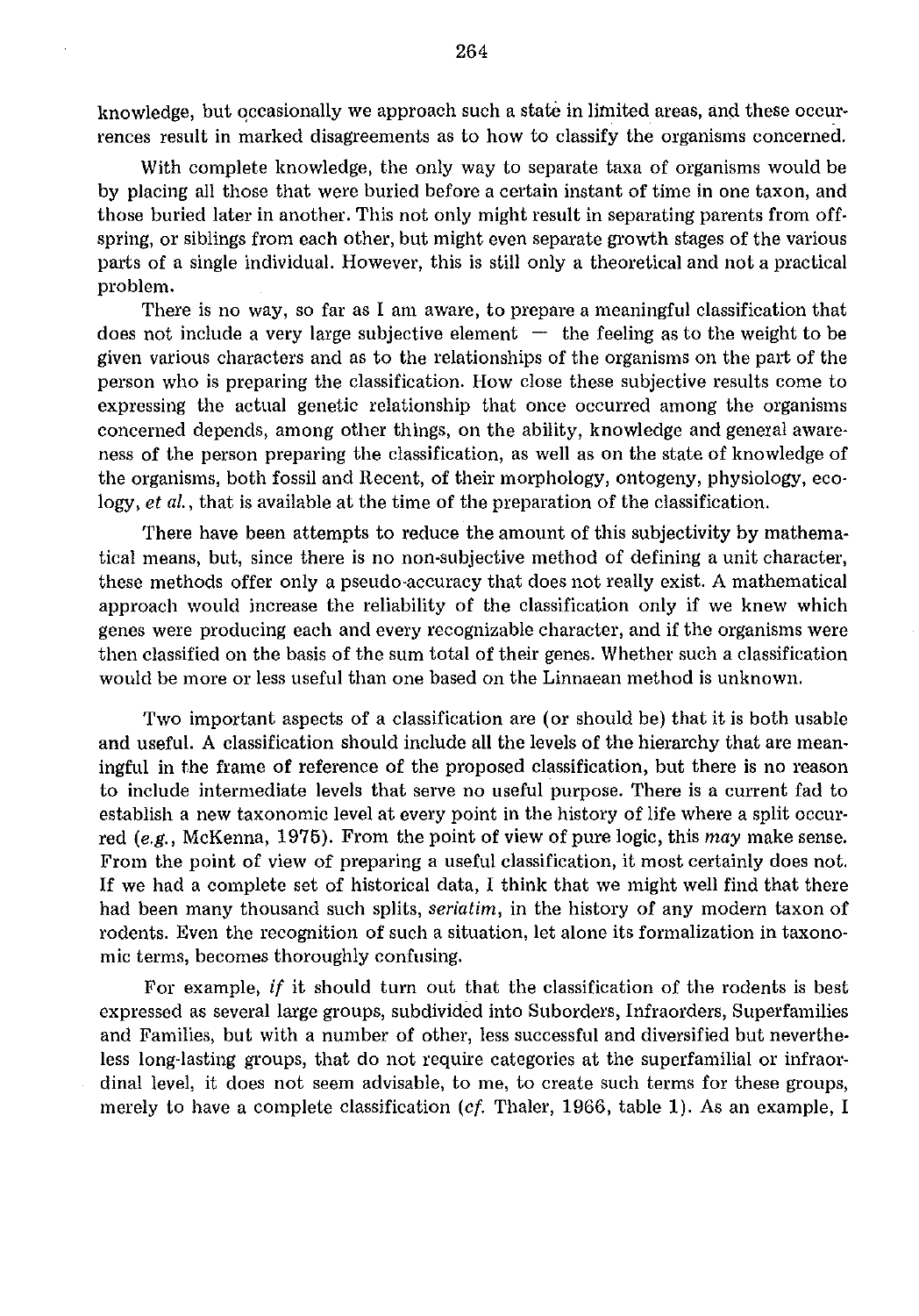believe that the Family Pedetidae, currently restricted to Africa and known from a single living genus with a single living species, has had a long independent history. The family is also represented by two Miocene genera, each with but a single described species. Although the Pedetidae fit into the Suborder Sciurognathi, none of the known genera shows any evidence of relationship to any other sciurognaths at the suprafamilial or infraordinal level, so that their union with any other sciurognaths is unwarranted. However, at the present time, the establishment of a Superfamily Pedetoidea and an [nfraorder Pedetimorpha, to demonstrate such a separation, would not add to our understanding of the evolution and relationships of the pedetids, and would not provide taxa that would have any conceivable utility except that of providing a complete set of taxonomic terms, useful or otherwise, for every taxon. Creating such terms, of course, does provide a measure of immortality for the perpetrator of the names. I therefore leave the Pedetidae as a sciurognath family, *incertae sedis*, which is the best description of our present knowledge of its evolutionary position.

Situations may arise where two or more radiating lines, that have already diverged in features that are, *e.g.,* of specific value, are in the initial stages of giving rise to two 01' more higher-level divergent descendant lines. But, if these ancestral forms are sufficiently closely related so that a contemporary taxonomist would have united them at the generic level, should we not do so, even though their descendants diverged? This problem faced me many years ago in studying the evolution of the Heteromyidae, when I suggested (Wood, 1939, p. 560) that different species of the Oligocene *genus HeUscomys* should be referred to the various Miocene to Recent subfamilies to which I thought the species to be ancestral. This action has generally been ignored, although Simpson  $(1945, p. 81,$  footnote) described it as  $\kappa$  an arrangement less fantastic than it appears at first sight, but still quite unacceptable. » It is worth stressing that, assuming the correctness of my belief that three species of *Heliscomys* were ancestral to three modern subfamilies, there is no way of preparing a classification that does not draw arbitrary lines between closely related forms, either ancestors and descendants or closely related species. There is clearly no justification for placing the three species of *HeUscomys* in separate genera. Placing three species of a single genus in three subfamilies at least calls attention to the fact that this is an unusual situation, requiring an unusual solution.

In the case just described, the three species of *Heliscomys* were placed in the descendant subfamilies because the subfamilial features were already being developed. A similar problem arose to plague me in connection with the evolution of the Eocene rodents that I (Wood, 1962) included in the Family Paramyidae. In that paper, I recognized that some members of this group, the Subfamily Reithroparamyinae, were incipiently hystricognathous (Wood, 1962, pp. 117, 122, figs 41E, 46B, 48D). This hystricognathy is undoubtedly present, even though clearly only incipiently so (Dawson, 1977, p. 197, footnote). If, as I now believe, these animals were structurally (and possibly even genetically) ancestral to some or all of the Oligocene to Recent Hystrico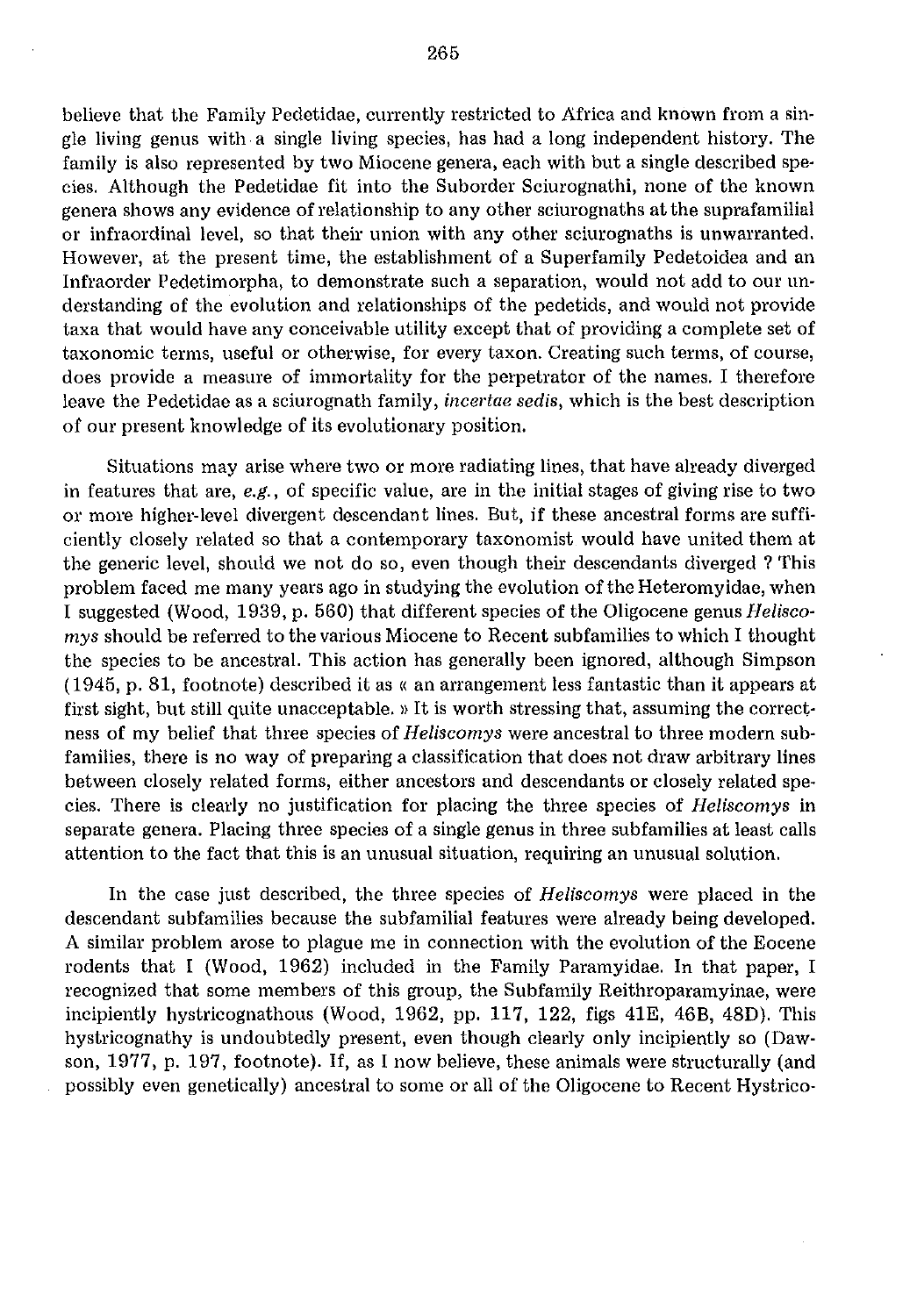gnathi, should the Subfamily Reithroparamyinae be included in the Suborder Hystricognathi ? When I recognized the importance and unity of the North American Eocene hystricognaths by erecting an Infraorder Franimorpha, I suggested (Wood, 1975, p. 78) that there was justification for separating the Reithroparamyinae from the other paramyids at the subordinal and infraordinal levels, but not at the family level, and I therefore divided the Family Paramyidae between two suborders. This seemed (and still seems) eminently reasonable to me ; the Reithroparamyinae had developed features that later became further emphasized to become diagnostic at the sub ordinal level in their descendants, but they had not yet differentiated enough from the other paramyids (sensu Wood, 1962) so that a contemporary taxonomist would have considered them a distinct family. I have been persuaded that such an arrangement, whether or not it is reasonable, would be unacceptable to other taxonomists, and hence I am, elsewhere, reluctantly recognizing a Family Reithroparamyidae, although I am still uncertain as to what might be its *familial* characteristics.

These two examples are illustrations of an important, but unsolved, problem that is usually merely ignored. This is : does a higher taxonomic level arise before, after, or at the same time as a lower one? Is one situation as likely to occur as another? For example, does all evolution involve the differentiation of species, genera, families, superfamilies, infraorders and suborders in that sequence, or can the individual categories originate in any sequence that happens to occur? Modern evolutionary theory would have it that speciation is the initial stage in evolutionary divergence. But is there any reason to believe that the specific characters that separate one population from another are more likely to be those that later are considered to be of generic importance, rather than those later given subordinal weight? The answer, of course, is  $\alpha$  yes  $\alpha$ , merely because the evolution of new genera is much more frequent than the evolution of new suborders. In any individual instance, however, one can only say that the situation that has developed, did develop.

The problems involved in the classification of rodents are more complex than those in any other order of mammals. At the present time, perhaps half the species of living mammals are rodents. The order has been abundant and highly successful for much of the Cenozoic. Because of the initial evolutionary developments that established them as rodents (the evolution of elongate, ever-growing incisors with the enamel restricted to the anterior face ; the development of a glenoid cavity and associated jaw muscles that permitted the anteroposterior motion of the lower jaw and the use either of the cheek teeth or of the incisors, but not of both at once; and the shortening of the effective tooth row by the reduction of the tooth formula to a maximum of  $I1/1$ P2/l M3/3), the subsequent evolution of members of the order was limited to those changes that took place in directions predetermined by these initial changes. Because the rodents became very successful and numerous and invaded a variety of physical habitats in all parts of the world, there were many different species evolving in the same general directions and being acted upon by rather similar selective pressures. Be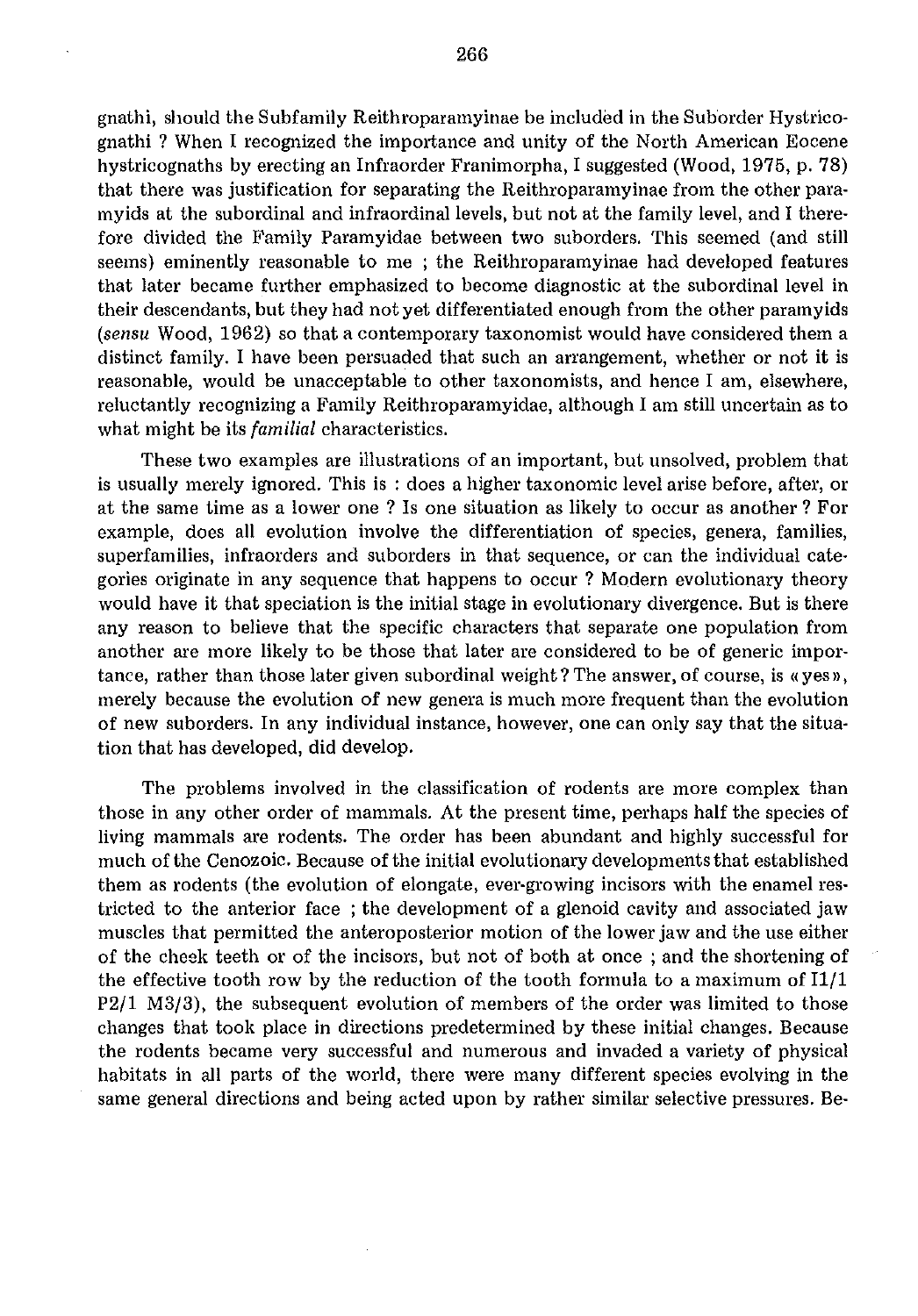cause, in addition, there was a considerable amount of common genetic background, the rodents have developed an amount of parallelism that is without comparison among the mammals, a fact not fully understood by specialists on other groups.

Parallelism is rampant in all aspects of rodent morphology (Wood, 1936 c), as, for example, in the development of hystricomorphy (Wood, 1974, p. 44 and table II; 1975, pp. 75·77, fig. 1), but it most clearly seen in the evolution of cheek·tooth structures. There are, essentially, no features of rodent cheek·tooth morphology that have not developed independently two or more times. This is an easy fact to forget, and it is easy to conclude that similar cheek-tooth patterns are proof of relationship, rather than merely examples of parallelism. Most particularly, the five-crested cheek-tooth pattern has been interpreted as indicative of relationship wherever it occurs among the rodents, by paleontologists who were not only extremely competent, but also well acquainted with the order (Schlosser, 1884, pp. 98-108 ; Stehlin and Schaub, 1951, *e.g.,* p. 3 ; Schaub, 1953, pp. 389-400; 1958, pp. 684-694; Lavocat, 1976, pp. 84-86). Nevertheless, the evidence is extraordinarily strong that these authorities were wrong, and that the development of five-crested cheek teeth, with essentially identical end results, was an almost necessary result of selection for increased length of tooth-row (i. *e.,* increase in occlusal surface) in populations with a reduced dentition faced with abrasive food supplies. If this is correct, as I believe it to be, the presence of five-crested cheek teeth is *per se* no indication of relationship below the ordinal level. Certainly, the pentalophodont cheek teeth of the Cricetidae, Dipodoidea, Castoridae, Theridomyoidea and Hystricomorpha *must* have evolved independently of each other. It is probable that the same structures, when they appear in the Eomyidae and Anomaluridae, have also evolved independently. And, since the cheek-tooth pattern of the most primitive caviomorphs, Lavocat (1976) to the contrary notwithstanding, is *not* identical to that of the earliest phiomyids, it indicates to me that the similarities in tooth structure between the caviomorphs and phiomyids are no more than what might be expected from two lines derived independently from Eocene members of the Franimorpha.

Parallelism also appears in the development of separate evolutionary lines within closely related groups of rodents. Studies by Rensberger (1971, 1973 a, 1973 b) have shown that there were a number of distinct lines during the Miocene within what Wood (1936 a, p. 4-5) called the entoptychine geomyids. Rensberger has now raised these to subfamilial level. The rodents described by Wood (1936 b) as florentiamyine heteramyids may belong here as well (Rensberger, 1971, p. 151). These lines share heteromyid and geomyids features and, as a result, in the Miocene, the separation between the heteromyids and geomyids is blurred, and some authors *(e.g.,* Shotwell, 1967, p. 10) have suggested that the two families should therefore be united. However, the distinction between the modern forms is quite clear, and I believe that no useful purpose would be served by uniting the two families merely because the common ancestral stock and its immediate derivatives are difficult to allocate to one or the other of the modern families (Munthe, 1977, pp. 5-7). Nor are these intermediate groups of sufficient importance to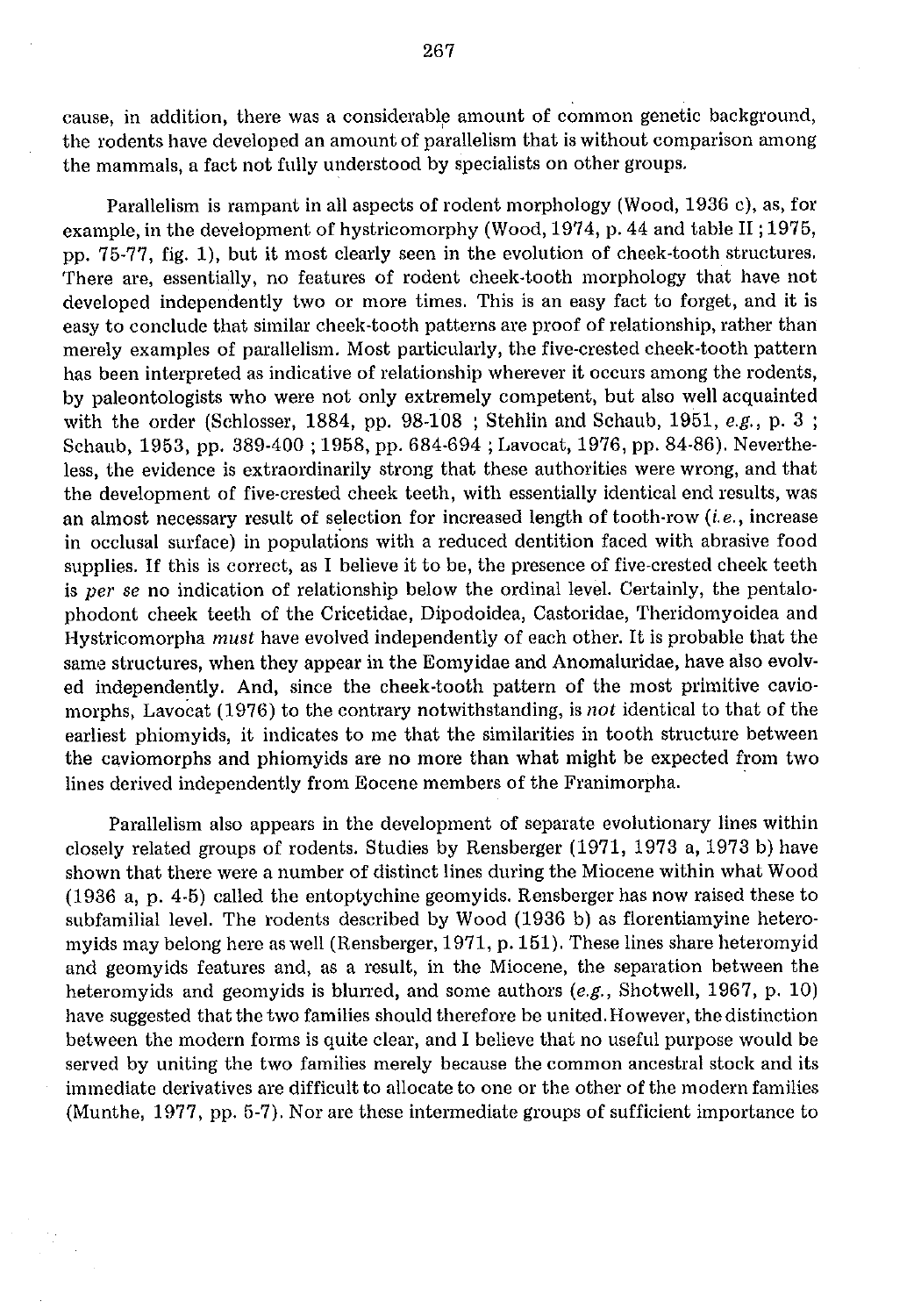warrant their being elevated to family status. If the principle were adopted that the two families should be united merely because it is impossible to establish a clear distinction between them at the time they were originating, the advance of knowledge would ulti· mately require that all animals be placed in a single family. I therefore continue to separate the Heteromyidae and Geomyidae with some uncertainly as to the familial position of a few groups. I also feel that elevating all the lines discussed by Rensberger (1973 b) to subfamily status is unjustifiably inflating the taxonomy, and I therefore continue to divide the Geomyidae into the Geomyinae and the Entoptychinae, placing in the latter a series of tribes, including the Entoptychini, Pleurolicini, and probably the Florentiamyini.

The same question of how far to unite (or separate) taxa arises in the Muroidea. It seems highly probable that the Cricetidae, *sensu stricto,* gave rise, perhaps in the early Miocene, to the Muridae. This has not yet been demonstrated, but is the most reason· able interpretation of limited data (Jacobs, 1977, pp. 8·9). It is clear that, at a later date, another line split from the cricetid stock to become the microtines. This being the case, should all three groups be considered families, as is sometimes done; should they be allocated to the Families Cricetidae and Muridae (as I do); or should only one family be recognized (as is also sometines done) ? Assuming the accuracy of the evolu· tionary picture as I have just outlined it, anyone of the three solutions would be logi· cal. I believe, however, that uniting all these rodents in a single family would produce such a topheavy unit as to be unwieldy. Since the cricetid origin of the murids has not as yet been unequivocably demonstrated, I feel that this is a reasonable justification for me to continue to recognize two families as a combination of caution, conservatism and convenience. The acceptance of three families would, it seems to me, be a more useful procedure than their union into a single one.

The late Eocene to earliest Oligocene rodent *Simimys* provides an example of another type of problem. As demonstrated by Wilson (1949, pp. 22·24) and Lillegraven and Wilson (1975, pp. 871·873), *Simimys* combines features of the hystricomorphous Zapodidae and of the myomorphous Cricetidae. The cheek teeth of *Simimys,* however, are much too specialized to have given rise to those of the earliest known members of either the cricetids or the zapodids and dipodids (Wilson, 1949 ; Lillegraven and Wilson, 1975). Lindsay thought *Simimys,* which seems to have had a large, dipodoid·like infra· orbital foramen (i.e., it was hystricomorphous) to have been ancestral to the myomor· phous cricetids, apparently by way of such a form as *Cricetops* (Lindsay, 1977, pp. 604·607). It is possible that myomorphy arose from hystricomorphy, but it seems to me more probable that the presence of a hystricomorphous *Masseter medialis* would have prevented the forward growth of the *Masseter lateralis* to produce myomorphy, and I would strongly suspect that myomorphy arose by the *simultaneous* forward mi· gration of the origins of both muscles. Whatever the actual relationships, *Simimys* could only have been ancestral to the Oligocene cricetids or to the Miocene dipodoids if there had been a pronounced secondary reversion of the cheek·tooth pattern to a more pri·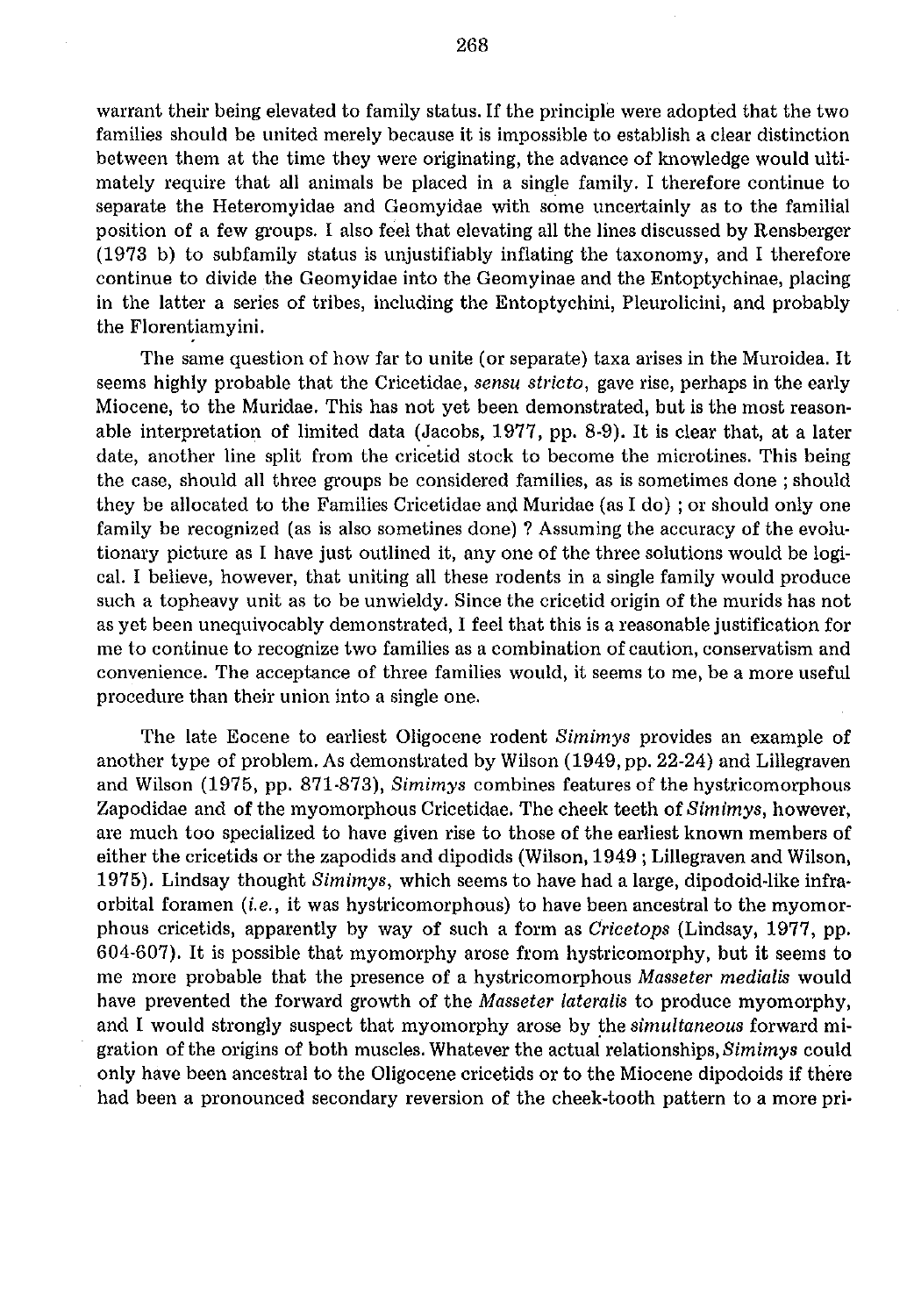mitive appearing condition  $-$  an event of whose occurrence I am profoundly dubious. The best solution to the problem, it seems to me, is to recognize that *Simimys* is neither a cricetid nor a dipodoid, but, most probably, a precociously advanced member of whatever Eocene population gave rise to one or both of these other groups,

In preparing a classification, one selects certain features of the organisms concerned for emphasis. But should one use a single feature at each level of the classification, or try to combine all the features that characterize the group of organisms concerned? The former is the simpler system; the latter enables one to describe the organisms being classified with greater completeness. For example, as indicated above, rodents are characterized by possessing ever-growing incisors with the enamel limited to the anterior face, a dental formula reduced at least to  $I1/1$  P2/1 M3/3, and a glenoid fossa that permits either the incisors or the cheek teeth to function, but not both at once. These are generally considered to be a related group of features, but did they originate at one time ? I strongly suspect that they did not, and that one of them preceded and led to the acquisition of the others. The reduction of the dental formula is almost certainly secondary to the other two features, and evolved to improve the either-or gnawingchewing mechanism. Increase in height of crown of the incisors surely preceded the modification of the glenoid fossa. But there is no way of determining, at present, whether restriction of the enamel to the anterior face of the incisor and the development of ever·growing incisors preceded, followed, or accompanied the glenoid modifications. If the three features developed at three different times, in the ultimate definition of the Rodentia, only one of these features should be used. For the present, this problem is not important, because the earliest known rodents already possessed all of these features, and no possible ancestors are known that possessed anyone of them, to the exclusion of the others.

Within the Rodentia, however, this problem of the multiplicity of diagnostic features becomes vitally important. Lavocat (1973, pp. 167-172) and Wood (1975, p. 76), following Tullberg (1899), divided all rodents into two Suborders, the Sciurognathi and the Hystricognathi. Among other features, the modern members of the Hystricognathi have a hystricognathous angle (excepting the Caviidae and Hydrochoeridae) ; a hystricomorphous snout resulting from the forward movement of the origin of the *Masseter medialis* through (and enlarging) the infraorbital foramen, to arise from the premaxilla and maxilla; a pterygoid fossa that opens into the braincase; a postcondyloid process of the mandible for the insertion of the *Masseter iatemlis profundus, pars posterior*  (deep) (Woods, 1972, p. 127) ; fusion (in most forms) of the malleus and incus; multiserial incisor enamel; and propalinal chewing (Wood, 1975, fig. 1 ; Landry, 1957).

Do these features represent a single functional complex that evolved together ? Although we have no absolute proof on this point, I feel that the chances are exceedingly slim that, *e.g.,* the fusion of the malleus and incus had anything functional to do with the forward expansion of the origin of the *Masseter medialis.* The lateral shift of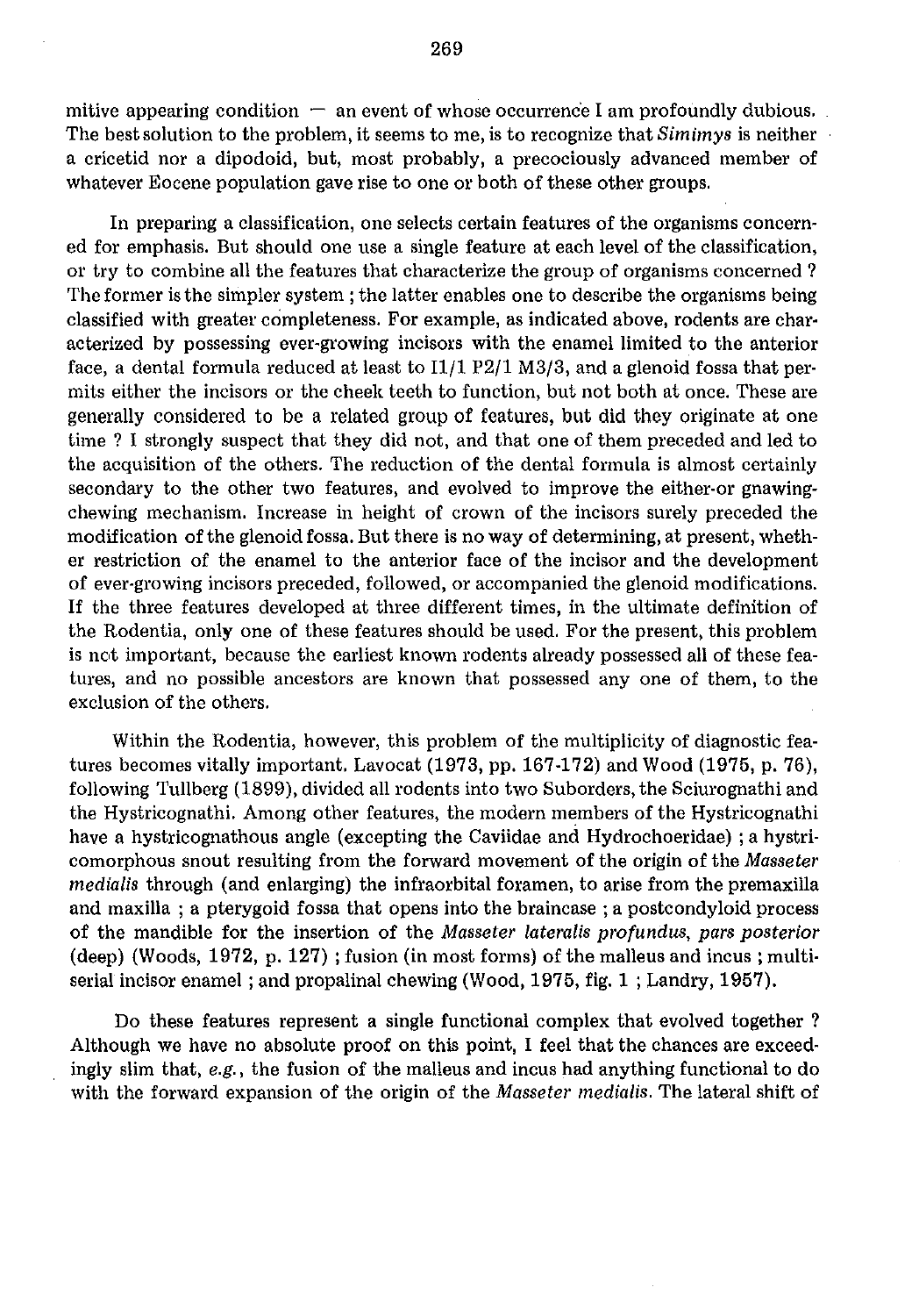the angular process to produce hystricognathy is most probably to be interpreted as a method of increasing the length of the *Pterygoideus internus* (Woods, 1972, p. 131), which would increase the strength of the forward movement of the lower incisor in gnawing. The deepening of the pterygoid fossa helps to produce the same end result, acting on the origin of the muscle. Were these two changes taking place at the same time? We do not know, but the evidence suggests that they may not have been, and that the initial lateral shift of the angular process preceded the deepening of the pterygoid fossa (cf. the condition in the Eocene to Oligocene Cylindrodontidae, where hystricognathy of the angular process had been initiated, but there was no apparent deepening of the pterygoid fossa). Certainly hystricognathy and hystricomorphy are not temporally associated in their origins, as witness the numerous hystricomorphous sciurognaths and the protogomorphous but hystricognathous Bathyergomorphs.

Apparently hystricognathy arose before any of the other features that characterize the modern Hystricognathi. However, it did not spring into existence, as it occurs in modern hystricognaths, like Athena, full blown, but it first appeared as a very slight lateral shift of the angular process, which I have elsewhere (Wood, 1962, p. 122) referred to as being « incipientiy hystricognath». This is a nuance that is visible, but so slight as to have led Dawson (1977, p. 197, footnote) to describe it as « a sciurognathous jaw, "incipient" only a posteriori. » She was correct; if full hystricognathy were not known, the slight hystricognathy of Reithroparamys would not be worthy of note. This condition of incipient hystricognathy characterizes most of the North American Eocene Infraorder Franimorpha, although some of the southern forms have become more hystricognathous. All of the described skulls of Eocene franimorphs are badly damaged in the region of the pterygoid and temporal fossae, which suggests the possibility of a weakness in this area that may have resulted from a deepening of the pterygoid fossa.

If the late Paleocene to Eocene franimorphs are hystricognaths, as I believe, it becomes evident that none of the other characteristics of modern hystricognaths listed above, except possibly the deepening of the pterygoid fossa, was initially associated with hystricognathy. We therefore are given one morphological feature, the lengthening of the Pterygoideus intemus, as the diagnostic feature of the Hystricognathi, although this is expressed, osteologically, as the lateral shift of the angular process and, perhaps simultaneously, as the deepening of the pterygoid fossa.

The other features of the modern Hystricognathi, then, arose later, either in later members of the Franimorpha or as parallel trends within the other infraorders. For example, multiserial incisor enamel occurs in all caviomorphs, hystricomorphs and bathyergomorphs, as well as in the sciurognathous ctenodactylids and pedetids (Wahlert, 1968, pp. 16-17), but has not as yet been reported in any franimorph.

The development of hystricomorphy began within the Franimorpha. The late Eocene genus Protoptychus was clearly hystricomorphous (Wahlert, 1973, p. 7). Other Eocene genera had enlarged infraorbital foramina, whether or not the Masseter medialis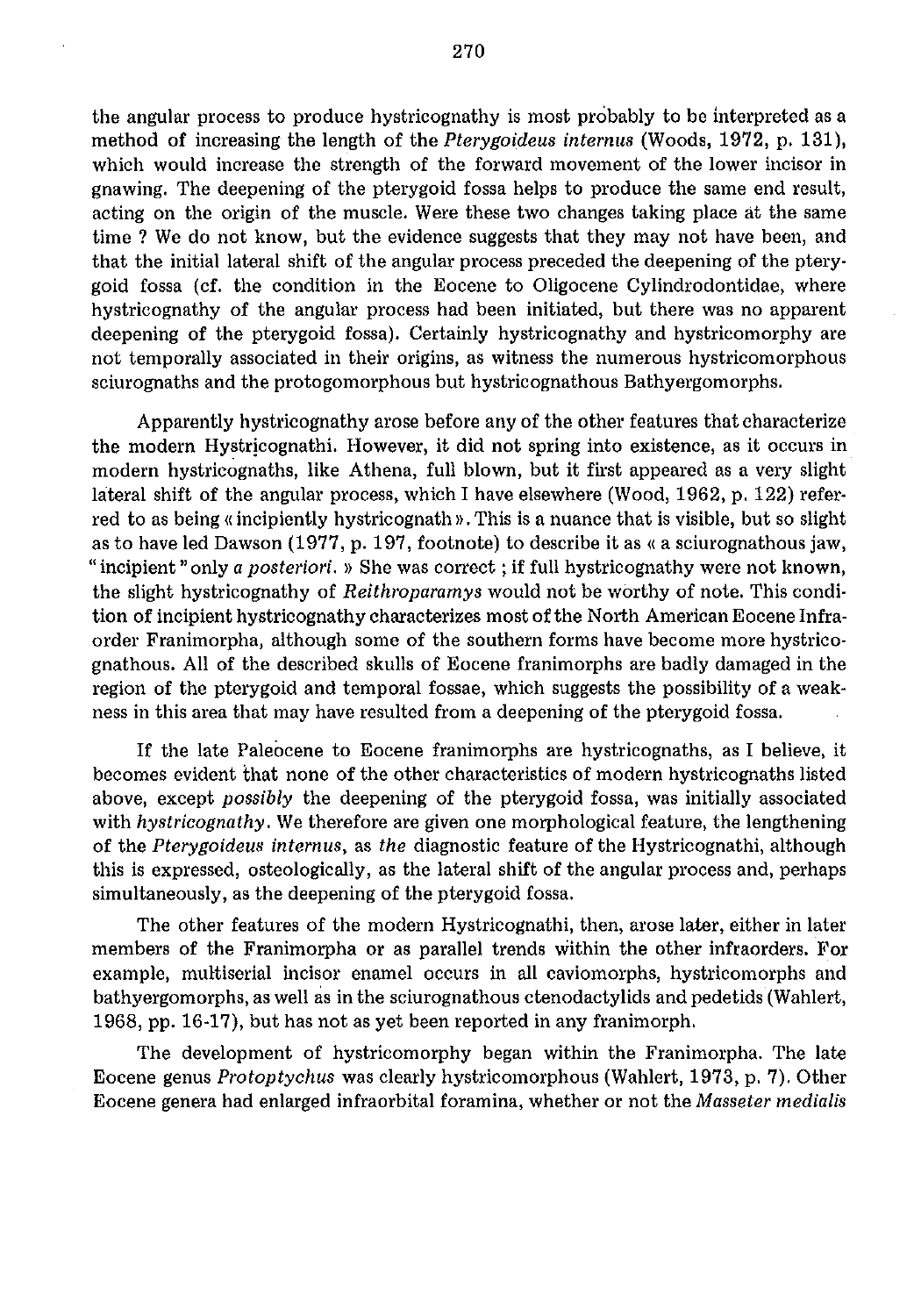passed through them (cf. Prolapsus  $-$  Wood, 1977, p. 104). The earliest (early Oligocene) members of the African Phiomyidae and of the South American Caviomorpha were hystricomorphous although the infraorbital foramen of *Platypittamys* from Patagonia is very much smaller than that of other genera. Lavocat  $(1973, p.168)$  considered that the universal enlargement of the foramen is one evidence of descent of the Caviomorpha from the Phiomyidae, but the equally notable presence of hystricomorphy in such sciurognaths as the Dipodoidea, Theridomyoidea, Anomaluridae, Ctenodactylidae and Pedetidae, which clearly had no special relationships to the Hystricognathi, and probably none to each other, should make it obvious that there is no reason why hystricomorphy may not have arisen independently several times in the hystricognaths as well as in the sciurognaths.

In summary, it seems clear to me that there has been a great deal of parallelism in rodent evolution, and that there are great portions of rodent history of which we are still profoundly ignorant. Furthermore, I believe that progress in unraveling the details of rodent history will be made more rapidly by making minimal assumptions as to potential long-range evolutionary trends, and concentrating on provable or nearly provable conclusions. As one example of what I am arguing againts, Lavocat (1973,1976) has proposed that the African phiomyids were ancestral to the South American caviomorphs. Whatever may have been true of the unknown Eocene ancestors of the phiomyids (which may or may not have lived in Africa), the known phiomyids could not have given rise to the caviomorphs. As another example, one author postulated that certain small rodents in a restricted area of southern California evolved from being members of the protrogomorphous Family Sciuravidae to being members of the sciuromorphous Family Eomyidae, and then to the hystricomorphous Simimys, all during a short part of the late Eocene, and all this on the basis of isolated cheek teeth! (Lindsay, 1968, p. 12).

## BIBLIOGRAPHY

- **DA WSON 1LR., 1977. - Late Eoccnc rodent radiations : North America, Europe and Asia.** *Geobios,* **Mem. spec. 1, p.195-209.**
- **JACOBS L.L., 1977. A new genus of murid rodent from the Miocene of Pakistan and comments on the origin of the Murldae. PaleoBios, 26, p. 1-11.**
- LANDRY S.O., 1957. The interrelationships of the new and old world hystricomorph rodents. *Univ. California* **Publ. Zool" 56, p.l-llS.**
- LAVOCAT R., 1973. Les Rongeurs du Miocène d'Afrique Orientale. 1. Miocène inférieur. *Ecole Pratique des Halltes Etudes, Illstitut de MOlltpellier.* **Mem. 1, p. i-Iv, 1-284.**
- **I,A VOCAT R .. 1976. - Rongeurs Caviomorphes de I'Oligocime de Bolivie.ll. Rongeurs du bassin Deseadien de Salla· Luribay. Palaeovertebrata, 7, numero 3, p. 15-90.**
- LILLEGRAVEN J.A. and R.W. Wilson, 1975. Analysis of *Simimys simplex*, an Eocene rodent (? Zapodidae). **Jour. Paleont., 49, p. 856-874.**

LINDSAY E.H., 1968. - Rodents from the Hartman Ranch local fauna, California. PaleoBios 6:1-22.

**LINDSAY E.H., 1977. - Simimys and the origin of the Cricetidae (Rodentia: Muroidea). GeoBios, 10, p. 597·623.** 

MCKENNA M.C., 1975. -- Toward a phylogenetic classification of the Mammalia. *Phylogeny of the Primates*, W.P. Luckett and F.S. Szalay (eds.), Plenum Publ. Corp., New-York, p. 21-46.